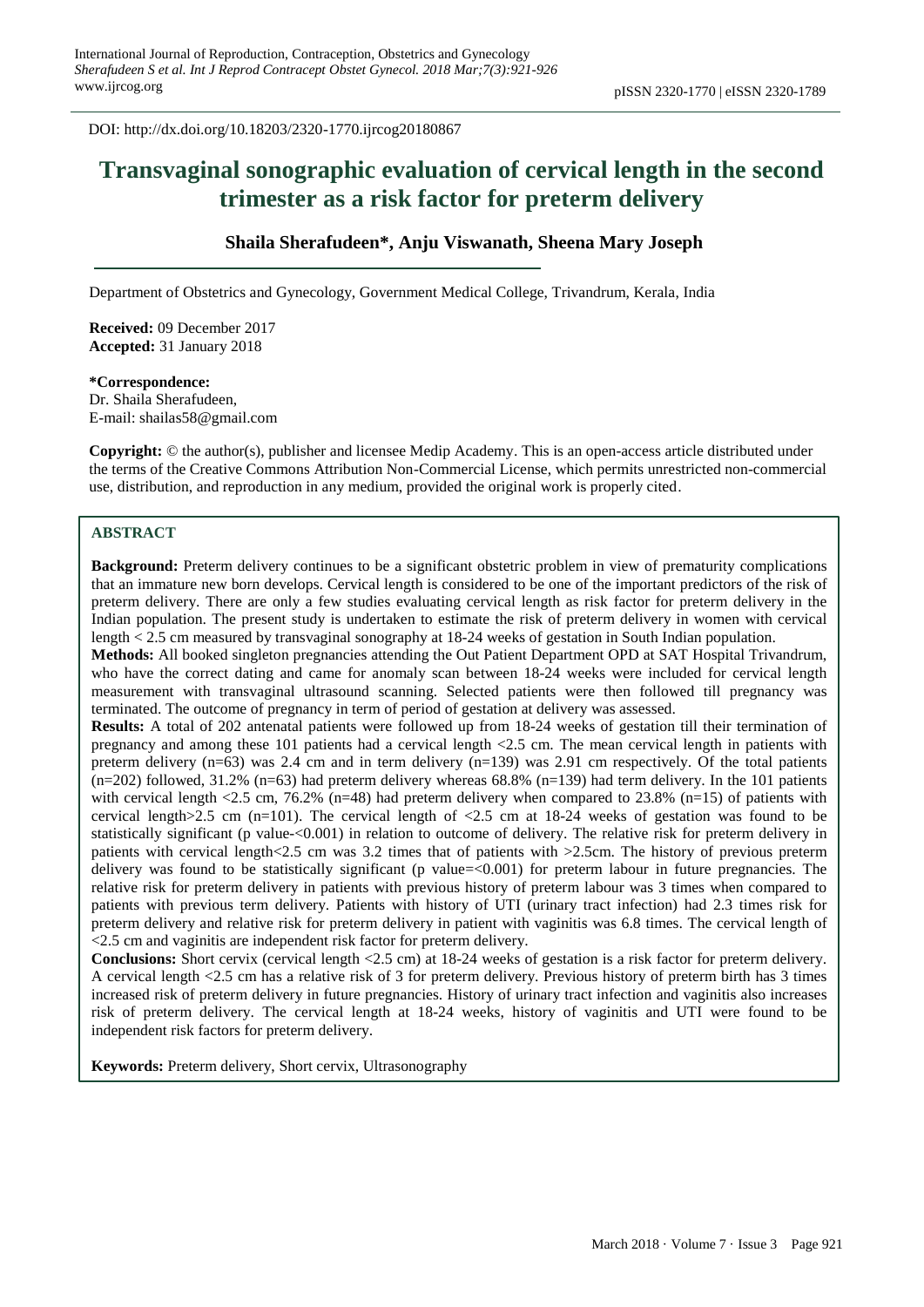## **INTRODUCTION**

Preterm delivery is a significant obstetric problem in view of prematurity complications that an immature new born develops. Preterm delivery is responsible for nearly 75% of all neonatal death and neurological complications.

By identifying women with high risk of preterm delivery an attempt can be made to reduce the same. Recently, several studies have been conducted in pregnancies considered to be at high risk, either because of a history of previous mid-trimester miscarriage or early preterm delivery, and those presenting with preterm labor, have reported that cervical assessment can provide useful prediction of preterm delivery. Cervical length is considered to be one of the important predictors of the risk of preterm delivery. In the era of ultrasound imaging transvaginal ultrasound assessment of cervical length is considered to be more accurate.<sup>1</sup>

Studies of transvaginal cervical sonography have reported different thresholds depending on the patients studied (symptoms versus no symptoms) and the goal of the analysis (accurate detection of preterm labor in women with symptoms versus prediction of preterm birth in asymptomatic outpatients). In symptomatic women, the optimal threshold to exclude a diagnosis of preterm labor is 30 mm.<sup>2-7</sup> A cervical length of  $18-20$  mm has optimal positive predictive value in this setting.

Cervical length is one of the major determinants of preterm delivery. The risk of preterm birth varies inversely with cervical length measured by transvaginal / transabdominal scan at 20-24 weeks. Ultrasound assessment of cervical length has therefore become an important component of obstetric scan.

Several studies have reported that transvaginal cervical length assessment may be a useful tool for prediction of preterm delivery.<sup>8-10</sup> Many studies have found that cervical length at 20-24 weeks is a reliable predictor of preterm delivery.

## **METHODS**

The Prospective cohort study was conducted in Sri Avittom Tirunal Hospital, Medical College Trivandrum.A total of 202 Booked antenatal cases were included in this study.

#### *Inclusion criteria*

All singleton pregnancies who have the correct dating (reliable LMP in the background of regular menstrual cycles or ultrasound dating done in the first trimester), who came for anomaly scan between 18-24 weeks were included for cervical length measurement with ultrasound scanning done from February  $1<sup>st</sup> 2016$  to July  $15<sup>th</sup> 2016$ .

#### *Exclusion criteria*

Those who developed medical or surgical complications in the later period and got terminated iatrogenically, those who missed follow up, multiple pregnancies and pregnancy with fetal anomalies.

#### *Statistical analysis*

The statistical significance is calculated by chi square test and paired ANOVA test wherever applicable. Ethical clearance was obtained from the Human Ethics Committee, Government Medical College.

## **RESULTS**

Out of the total patients studied, 40.6% (n=82) belonged to the age group of  $25-29$  years and  $37.1\%$  (n= 75) belonged to age group of 20-24 years. 49.5% (n=100) of patients included primigravidas and rest 50.5% (n=102) were multigravidas. Out of the 102 multigravidas studied, 70.6% (n=72) patients had previous history of preterm delivery and 29.4% (n=30) had term deliveries. 75.5%  $(n=77)$  of the multigravidas  $(n=102)$  had previous vaginal delivery and rest 24.5% (n=25) had caesarean section. Of the total 202 antenatal patients who were followed, 31.2% ( $n=63$ ) had preterm delivery and 68.8% ( $n=139$ ) had term delivery.

Among the  $202$  patients studied,  $46.2\%$  (n=6) of the patients  $\langle 20 \rangle$  years had preterm delivery and 53.8% (n=7) had term deliveries. Among the age groups, 20-24 years, 25-39 years and 30-34 years, the percentages of preterm deliveries were  $28\%$  (n=21),  $39\%$  (n=32) and  $10.5\%$ (n=2) respectively.

|                                                      | Category       |               |             | <b>Total</b> |     |      | df     | $\mathbf P$ |         |
|------------------------------------------------------|----------------|---------------|-------------|--------------|-----|------|--------|-------------|---------|
|                                                      | <b>Preterm</b> |               | <b>Term</b> |              |     |      |        |             |         |
| GA of previous delivery                              | N              | $\frac{0}{0}$ | N           | $\%$         | N   | $\%$ |        |             |         |
| Preterm                                              | 18             | 60            | 12          | 40           | 30  | 100  | 16.177 |             | < 0.001 |
| Term                                                 | 14             | 19.4          | 58          | 80.6         | 72  | 100  |        |             |         |
| Total                                                | 32             | 31.4          | 70          | 68.6         | 102 | 100  |        |             |         |
| Relative Risk (95%CI for RR) = $3.086$ (1.774-5.367) |                |               |             |              |     |      |        |             |         |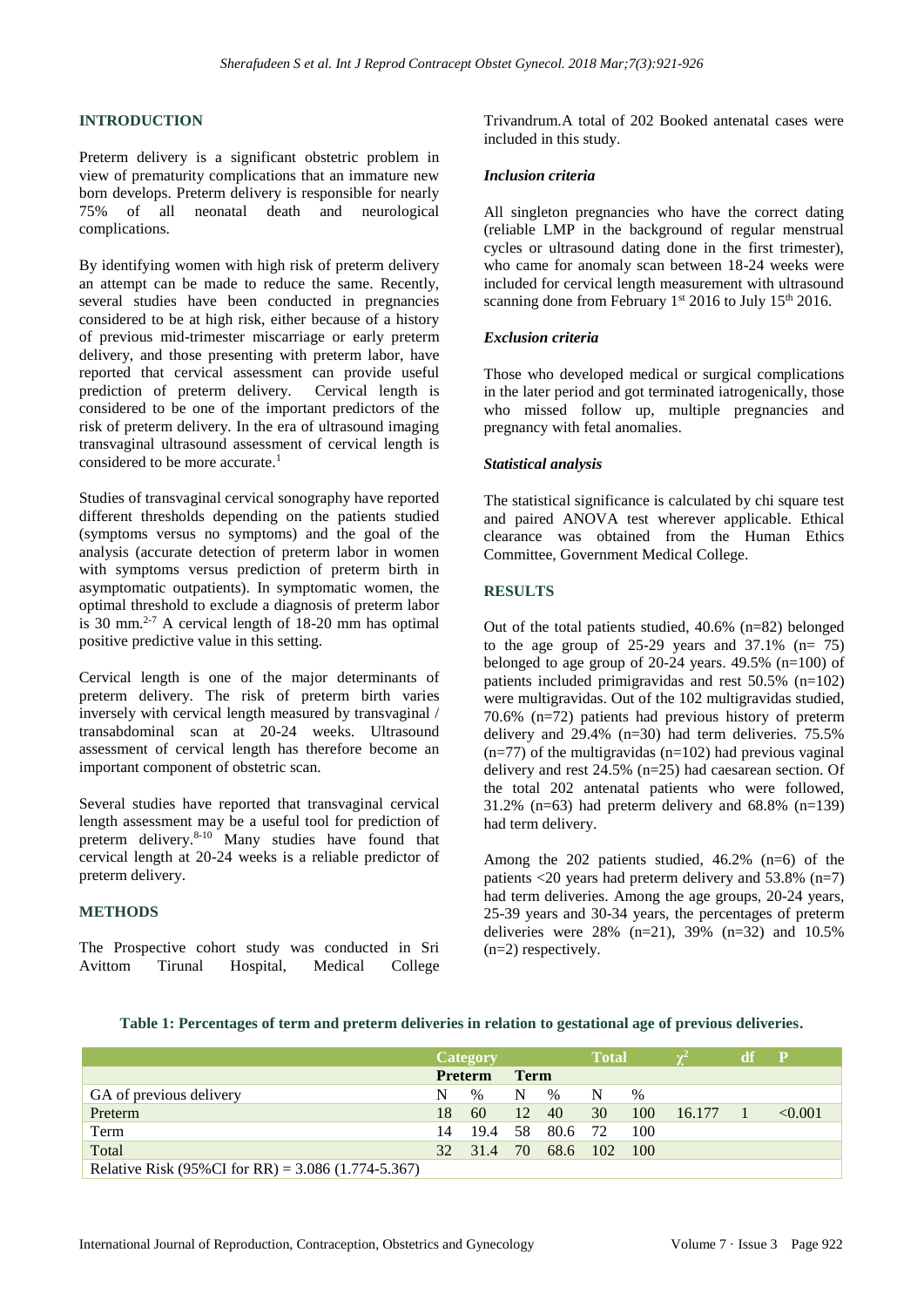#### **Table 2: Mean cervical length in patients with term and preterm deliveries.**

| <b>Outcome</b><br>delivery |     | <b>CX</b> length in<br>cm<br><b>Mean</b><br>Sd |      |       |         |
|----------------------------|-----|------------------------------------------------|------|-------|---------|
| Preterm                    | 63  | 2.40                                           | 0.38 | 6.489 | < 0.001 |
| Term                       | 139 | 2.91                                           | 0.48 |       |         |

Among all primigravidas (n=100), 31% (n=31) had preterm deliveries and 69% (n=69) had term deliveries. The obstetric score of the patients were not statistically significant with the outcome of delivery (p value=0.472). Of the total 102 multigravidas, 32.5% (n=25) of patients with previous vaginal delivery (n=77) had preterm labour, whereas 28% (n=7) of previous caesarean section had preterm delivery.

#### **Table 3: Percentages of patients with UTI having term and preterm deliveries.**

|                               | <b>Category</b> |                        |             |               | <b>Total</b> |      |        | <b>df</b> | $\mathbf{p}$ |
|-------------------------------|-----------------|------------------------|-------------|---------------|--------------|------|--------|-----------|--------------|
|                               | Preterm         |                        | <b>Term</b> |               |              |      |        |           |              |
| <b>UTI</b>                    | N               | $\%$                   | N           | $\frac{0}{0}$ | N            | $\%$ |        |           |              |
| Present                       | 51              | 39.2                   | 79          | 60.8          | 130          | 100  | 10.993 |           | 0.001        |
| N <sub>o</sub>                | 12              | 16.7                   | 60          | 83.3          | 72           | 100  |        |           |              |
| Total                         | 63              | 31.2                   | 139         | 68.8          | 202          | 100  |        |           |              |
| Relative Risk (95% CI for RR) |                 | $2.354(1.346 - 4.117)$ |             |               |              |      |        |           |              |

**Table 4: Percentages of term and preterm deliveries in patients with history of vaginitis.**

|                               | <b>Category</b>      |      |             |      | <b>Total</b> |      |       | df | $\bf{D}$ |
|-------------------------------|----------------------|------|-------------|------|--------------|------|-------|----|----------|
|                               | <b>Preterm</b>       |      | <b>Term</b> |      |              |      |       |    |          |
| Vaginitis                     | N                    | $\%$ | N           | $\%$ | N            | $\%$ |       |    |          |
| Present                       | 53                   | 60.2 | 35          | 39.8 | 88           | 100  | 61.27 |    | < 0.001  |
| No                            | 10                   | 8.8  | 104         | 91.2 | 114          | 100  |       |    |          |
| Total                         | 63                   | 31.2 | 139         | 68.8 | 202          | 100  |       |    |          |
| Relative Risk (95% CI for RR) | 6.866 (3.709-12.710) |      |             |      |              |      |       |    |          |

#### **Table 5: Percentages of term and preterm delivery in patients with cervical length <2.5 cm and >2.5cm.**

|                              | <b>Category</b> |       |             |       | <b>Total</b> |       |        |            |
|------------------------------|-----------------|-------|-------------|-------|--------------|-------|--------|------------|
| <b>Cervical length in cm</b> | <b>Preterm</b>  |       | <b>Term</b> |       |              |       |        |            |
|                              | N               | $\%$  | N           | $\%$  | N            | $\%$  |        |            |
| < 2.5                        | 48              | 76.2  | 53          | 38.1  | 101          | 50.0  | 25.120 | ${<}0.001$ |
| >2.5                         | 15              | 23.8  | 86          | 61.9  | 101          | 50.0  |        |            |
| Total                        | 63              | 100.0 | 139         | 100.0 | 202          | 100.0 |        |            |

## **Table 6: Distribution of preterm labour based on period of gestation.**

| GA at<br>delivery | <b>Cervical</b> | length in cm | <b>Total</b> | <b>RR</b> of preterm<br>labour in <2.5cm |
|-------------------|-----------------|--------------|--------------|------------------------------------------|
| in weeks          | <2.5            | >2.5         |              |                                          |
| <32               | 12              | 3            | 15           | $4.0(1.16-13.5)$                         |
| $32 - 34$         | 16              | 3            | 19           | $4.67(2.02 - 10.78)$                     |
| $34 - 36$         | 20              | Q            | 29           | $3.20(1.92 - 5.33)$                      |
| Total             | 48              | 18           |              |                                          |

The mode of previous delivery was not statistically significant (p value=0.0676) in relation the outcome of present pregnancy.

Of the total  $102$  multigravidas,  $60\%$  (n= 18) of patients with previous preterm delivery (n=30) had preterm labour in the present pregnancy, whereas only 19.4 %  $(n=14)$  of patients with previous term delivery (n=72) had preterm labour.

The history of previous preterm delivery was found to be statistically significant (p value= $<0.001$ ) for preterm labour in future pregnancies.

The relative risk for preterm delivery in patients with previous history of preterm labour was 3 times when compared to patients with previous term delivery.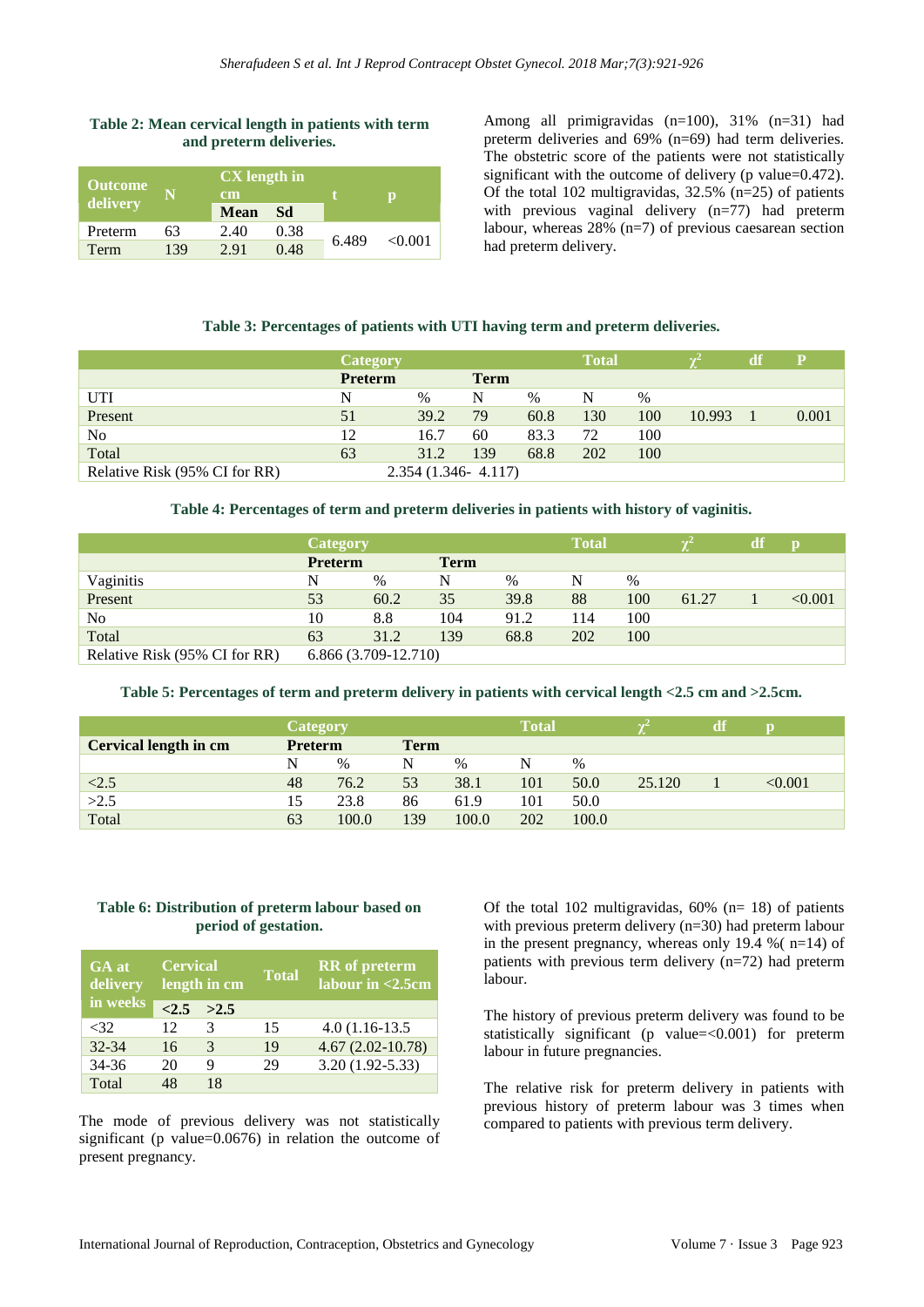|                               | <b>Category</b>     |      |             |      | <b>Total</b> |      |        | <b>df</b> |         |
|-------------------------------|---------------------|------|-------------|------|--------------|------|--------|-----------|---------|
|                               | <b>Preterm</b>      |      | <b>Term</b> |      |              |      |        |           |         |
| Funelling                     | N                   | $\%$ | N           | $\%$ | N            | $\%$ |        |           |         |
| Yes                           | 10                  | 76.9 | 3           | 23.1 | 13           | 100  | 13.542 |           | < 0.001 |
| No                            | 53                  | 28   | 136         | 72   | 189          | 100  |        |           |         |
| Total                         | 63                  | 31.2 | 139         | 68.8 | 202          | 100  |        |           |         |
| Relative Risk (95% CI for RR) | 2.743 (1.885-3.992) |      |             |      |              |      |        |           |         |

## **Table 7: Percentages of term and preterm delivery in patients with cervical funneling.**

**Table 8: Binary logistic regression model for preterm labour.**

|                 | B        | S.E.<br><b>Wald</b> |        | df |         | OR    | 95% C. I. for OR |              |  |
|-----------------|----------|---------------------|--------|----|---------|-------|------------------|--------------|--|
|                 |          |                     |        |    | р       |       | Lower            | <b>Upper</b> |  |
| Cervical length | .682     | 0.508               | 10.957 |    | 0.001   | 5.38  | 1.99             | 14.56        |  |
| Vaginitis       | 2.301    | 0.421               | 29.95  |    | < 0.001 | 9.99  | 4.38             | 22.78        |  |
| Funelling       | 0.739    | 0.764               | 0.935  |    | 0.334   | 2.09  | 0.47             | 9.36         |  |
| <b>UTI</b>      | 0.589    | 0.456               | 1.669  |    | 0.196   | 1.80  | 0.74             | 4.41         |  |
| Constant        | $-5.561$ | .335                | 17.356 |    | < 0.001 | 0.004 |                  |              |  |

## **DISCUSSION**

In this study, a total of 202 antenatal women were followed up from 18-24 weeks of gestation till their termination of pregnancy. Out of which 101 patients had a cervical length <2.5 cm and another 101 patients with a length  $>2.5$  cm. Of the total patients (n=202) followed, 31.2% (n=63) had preterm delivery whereas 68.8% (n=139) had term delivery. The mean cervical length in patients with preterm delivery (n=63) was 2.4 cm and in term delivery  $(n=139)$  was 2.91 cm respectively, which was less than that in another large study.<sup>11</sup>

In the 101 patients with cervical length <2.5 cm, 76.2% (n=48) had preterm delivery when compared to 23.8%  $(n=15)$  of patients with cervical length  $>2.5$  cm  $(n=101)$ .

The cervical length of <2.5 cm at 18-24 weeks of gestation was found to be statistically significant (p value-<0.001) in relation to outcome of delivery, similar to other major studies.<sup>12</sup> The relative risk for preterm delivery in patients with cervical length <2.5 cm was 3.2 times that of patients with >2.5cm.

The relative risk for preterm delivery in patients with cervical length <2.5cm(n=101) before 32 weeks and between 32- 34 weeks of gestation was similarly 4 times when compared to patients with cervical length  $>2.5$  cm. These findings were different from that found in another study.<sup>13</sup>

In the 13 patients who had cervical funneling, 76.9%  $(n=10)$  had preterm delivery and cervical funneling was statistically significant (p value=<0.001).

Majority of patients (40.6%) in this study group belonged to 25-29 years of age, followed by 37.1% of patients in 20-24 years of age. Among the age groups, 20-24 years, 25-39 years and 30-34 years, the percentages of preterm deliveries were  $28\%$  (n=21), 39% (n=32) and 10.5% (n=2) respectively.

In this study,  $50.5\%$  (n=102) of antenatal women studied  $(n=202)$  were multigravidas and 49.5%  $(n=100)$  were primigravidas. 70.6% (n=72) of the multigravidas (n=102) had previous history of preterm delivery and among them 75.5% (n=77) had previous vaginal delivery and rest 24.5% (n=25) had caesarean section. Among all primigravidas (n=100), 31% (n=31) had preterm deliveries and 69% (n=69) had term deliveries.The obstetric score of the patients was not found to be statistically significant with the outcome of delivery(p value= $0.472$ ) in this study.  $32.5\%$  (n= $25$ ) of multigravidas (n=102) with previous vaginal delivery  $(n=77)$  had preterm labour, whereas 28%  $(n=7)$  of previous caesarian section had preterm delivery. The mode of previous delivery was not statistically significant (p value=0.0676) in relation the outcome of present pregnancy.

In this study,  $60\%$  (n= 18) of patients with previous preterm delivery (n=30) had preterm labour in the present pregnancy. The history of previous preterm delivery was found to be statistically significant (p value= $<0.001$ ) for preterm labour in future pregnancies in this study similar to other studies.<sup>14-19</sup>

The relative risk for preterm delivery in patients with previous history of preterm labour was 3 times when compared to patients with previous term delivery.

In the 102 multigravidas,  $34.8\%$  (n=16) of patients with history of previous abortion (n=46) had preterm delivery, when compared to  $28.6\%$  (n=16) of patients without history of abortion (n=56). History of previous abortion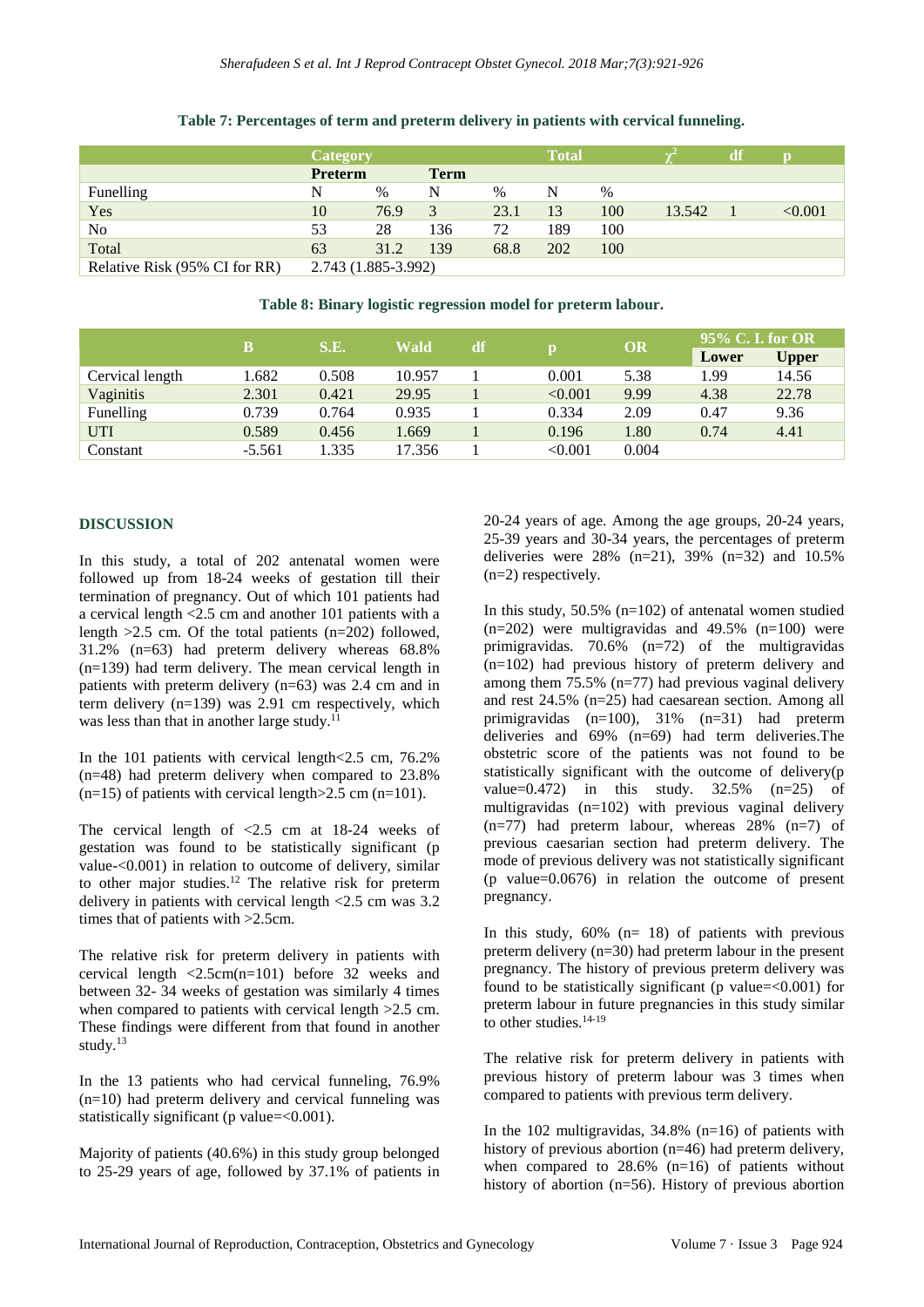was not found to be statistically significant (p value=0.501) for future preterm delivery. Similarly, history of previous ectopic gestation was also statistically insignificant (p value= 0.500) in determining outcome of present pregnancy.

37.1% ( $n=13$ ) of multigravidas ( $n=102$ ) with previous history of dilatation and curettage had preterm delivery and was found to be statistically insignificant (p value=0.403) for preterm delivery.

Of the various co-morbidities studied in this study group, history of hypertension (p value=0.9340, diabetes (p value=0.976), thyroid disease (p value=0.705) were all statistically insignificant in determining outcome of delivery.

Of the 202 antenatal studied, 39.2% (n=20) of patients with an Hb-10-10.9 g/dl (n=51) had preterm delivery, whereas 29.1% (n=41) of patients with Hb  $>11$  g/dl had preterm labour. The hemoglobin status of patient is statistically insignificant (p value=0.240) with relation to outcome of delivery. The blood group of the patient was statistically insignificant (p value=0.240) in relation to outcome of delivery.

Of the total studied patients,  $39.2\%$  (n=51) of patients with urinary tract infection (n=130) had preterm delivery, and 60.8% (n=79) had term delivery. The previous history of UTI was statistically significant (p value=0.001) in determining outcome of delivery. Patients with history of UTI had 2.3 times risk for preterm delivery when compared to rest of the cohort.

In the total patients with history of vaginitis  $(n=88)$ , 60.2% (n=53) had preterm delivery with a p value of<0.001, which was statistically significant. The relative risk for preterm delivery in patient with vaginitis was 6.8 times.

Binary logistic regression model for Preterm labour, shows that cervical length of <2.5 cm and vaginitis are independent risk factor for preterm delivery.

## **CONCLUSION**

Short cervix (cervical length <2.5cm) at 18-24 weeks of gestation is a risk factor for preterm delivery. A cervical length <2.5 cm at 18- 24 weeks of gestation has a relative risk of 3 for preterm delivery. Previous history of preterm birth has 3 times increased risk of preterm delivery in future pregnancies. History of urinary tract infection and vaginitis also increases risk of preterm delivery. The cervical length of  $< 2.5$  cm at 18-24 weeks of gestation, history of vaginitis and UTI were found to be independent risk factors for preterm delivery.

*Funding: No funding sources Conflict of interest: None declared* *Ethical approval: The study was approved by the Institutional Ethics Committee*

## **REFERENCES**

- 1. Iams JD, Johnson FF, Sonck J, Sachs L, Gebauer C, Samuels P. Cervical competence as a continuum: a study of ultrasonographic cervical length and obstetric performance. Am J Obset Gynecol. 1995;172:1097-1106.
- 2. Murakawa H, Utumi T, Hasagawal I, Tanaka K, Fuzimori R. Evaluation of thereatened preterm delivery by transvaginal ultrasonographic measurement of cervical length. Obstet Gynecol. 1993;82:829-32.
- 3. Iams JD, Paraskos J, Landon MB, Teteris JN, Johnson FF. Cervical sonography in preterm labor. Obstet Gynecol. 1994;84:40-6.
- 4. Gomez R, Galasso M, Romero R, Mazor M, SorokinY, Goncalves L, et al. Ultrasonographic examination of the uterine cervix is better than cervical digital examinations a predictor of the likelihood of preterm delivery in patients with preterm labor and intact membranes. Am J Obstet Gynecol. 1994;171:956-64.
- 5. Timor-Tritsch I, Boozarjomehri F, Masakowski Y, Monteagudo A, Chao CR. Can a snapshot sagittal view of the cervix by transvaginal ultrasonography predict active preterm labor? Am J Obstet Gynecol. 1996;174:990-5.
- 6. Crane JMG, Van den Hof F, Armson BA, Liston R. Transvaginal ultrasound in the prediction of preterm delivery: Singleton and twin gestation. Obstet Gynecol. 1997;90:357-63.
- 7. Leitich H, Brumbauer M, Kaider A, Egarter C, Husslein P. Cervical length and dilation of the internal os detected by vaginal ultrasonography as markers for preterm delivery: A systematic review. Am J Obstet Gynecol. 1999;181:1465-72.
- 8. Bergella V. The short and funneled cervix:what do I do now? Contemp Ob/Gyn. 2004;49:26-34.
- 9. American College of Radiology. ACR Appropriateness Criteria: Expert Panel on Women's Imaging. Premature cervical dilatation. American College of Radiology, Reston Va 1999. Available at http://www.acr.org
- 10. American college of Obstetricians and Gynecologists Committee on Quality Assessment. Criteria Set. 18. October 1996
- 11. Heath VC, Southall TR, Souka AP, Elisseou A, Nicolaides KH. Cervical length at 23 weeks of gestation: prediction of spontaneous preterm delivery. Ultrasound Obstet Gynecol. 1998 Nov 1;12(5):312-7.
- 12. Berghella V, Tolosa JE, Kuhlman K, Weiner S, Bolognese RJ, Wapner RJ. Cervical ultrasonography compared with manual examination as a predictor of preterm delivery. Am J Obstet Gynecol. 1997;177:723-30.